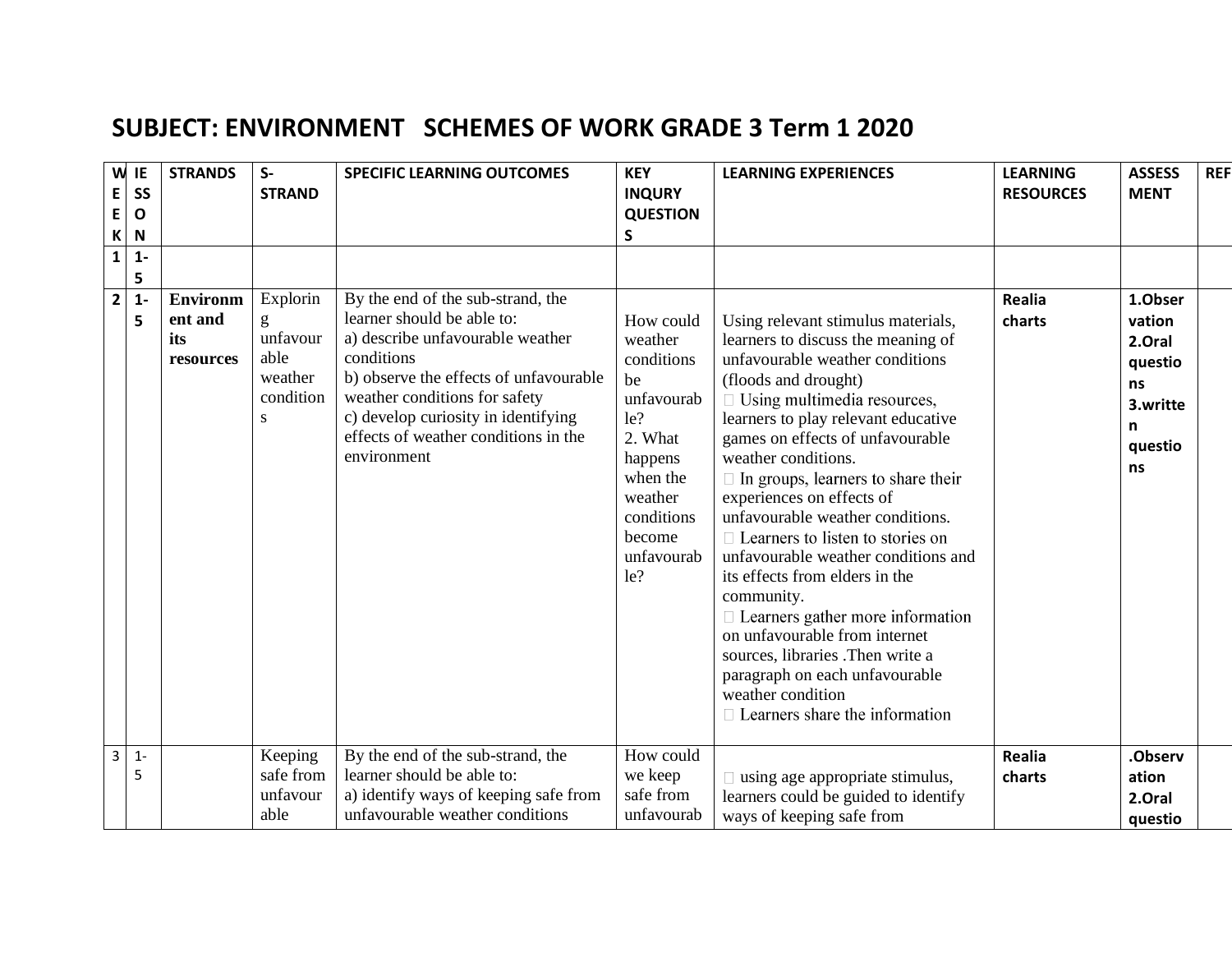|   |            | weather<br>condition<br>S                 | b) keep safe from unfavourable<br>weather conditions<br>c) demonstrate knowledge of keeping<br>safe from unfavourable weather<br>condition.                                                                                                                                                                                                      | le weather<br>conditions                                                  | unfavourable weather conditions<br>(floods, drought)<br>□ In groups, learners share<br>experiences on how to keep safe from<br>unfavourable weather conditions<br>$\Box$ Learners to simulate how to keep<br>safe from unfavourable weather<br>conditions<br>$\Box$ Learners to gather information<br>from parents or guardians on how to<br>keep safe during unfavourable<br>weather conditions and report back.                                                                                                                           |                                | ns<br>3.writte<br>n<br>questio<br>ns                                          |
|---|------------|-------------------------------------------|--------------------------------------------------------------------------------------------------------------------------------------------------------------------------------------------------------------------------------------------------------------------------------------------------------------------------------------------------|---------------------------------------------------------------------------|---------------------------------------------------------------------------------------------------------------------------------------------------------------------------------------------------------------------------------------------------------------------------------------------------------------------------------------------------------------------------------------------------------------------------------------------------------------------------------------------------------------------------------------------|--------------------------------|-------------------------------------------------------------------------------|
| 4 | $1 -$<br>5 | Making<br>water<br>safe for<br><b>us</b>  | By the end of the sub-strand, the<br>learner should be able to:<br>a) identify ways of making water<br>clean and safe for use in the home<br>b) make water clean and safe using<br>different methods<br>c) construct a simple water filter for<br>cleaning water at home<br>d) appreciate clean and safe water for<br>use to reduce health risks | How could<br>we make<br>water clean<br>and safe for<br>use in the<br>home | Learners to listen and respond to case<br>story on the need to use clean and<br>safe water.<br>$\Box$ Learners to share experiences on<br>how to make water clean and safe for<br>use in the home<br>$\Box$ Learners to observe a sample of<br>dirty water and discuss how the water<br>could be made clean and safe for use<br>(decantation, filtering, boiling)<br>$\Box$ Learners to make a simple water<br>filter using locally available materials<br>$\Box$ Learners to decant filter and boil<br>water to make it clean and safe for | <b>Realia</b><br><b>Charts</b> | .Observ<br>ation<br>2.Oral<br>questio<br>ns<br>3.writte<br>n<br>questio<br>ns |
| 5 | $1 -$<br>5 | Explorin<br>g soil<br>character<br>istics | By the end of the sub-strand, the<br>learner should be able to:<br>a) differentiate soils by texture from<br>provided soil samples<br>b) differentiate soils by size of soil<br>particles from provided soil samples                                                                                                                             | How could<br>we<br>differentiat<br>e types of<br>soils?                   | $\Box$ Learners to explore the<br>environment and collect different soil<br>samples (sand, loam and clay)<br>$\Box$ In groups, learners to feel between<br>their fingers the different soil samples<br>and record findings (course, medium,                                                                                                                                                                                                                                                                                                 | Realia<br>charts               |                                                                               |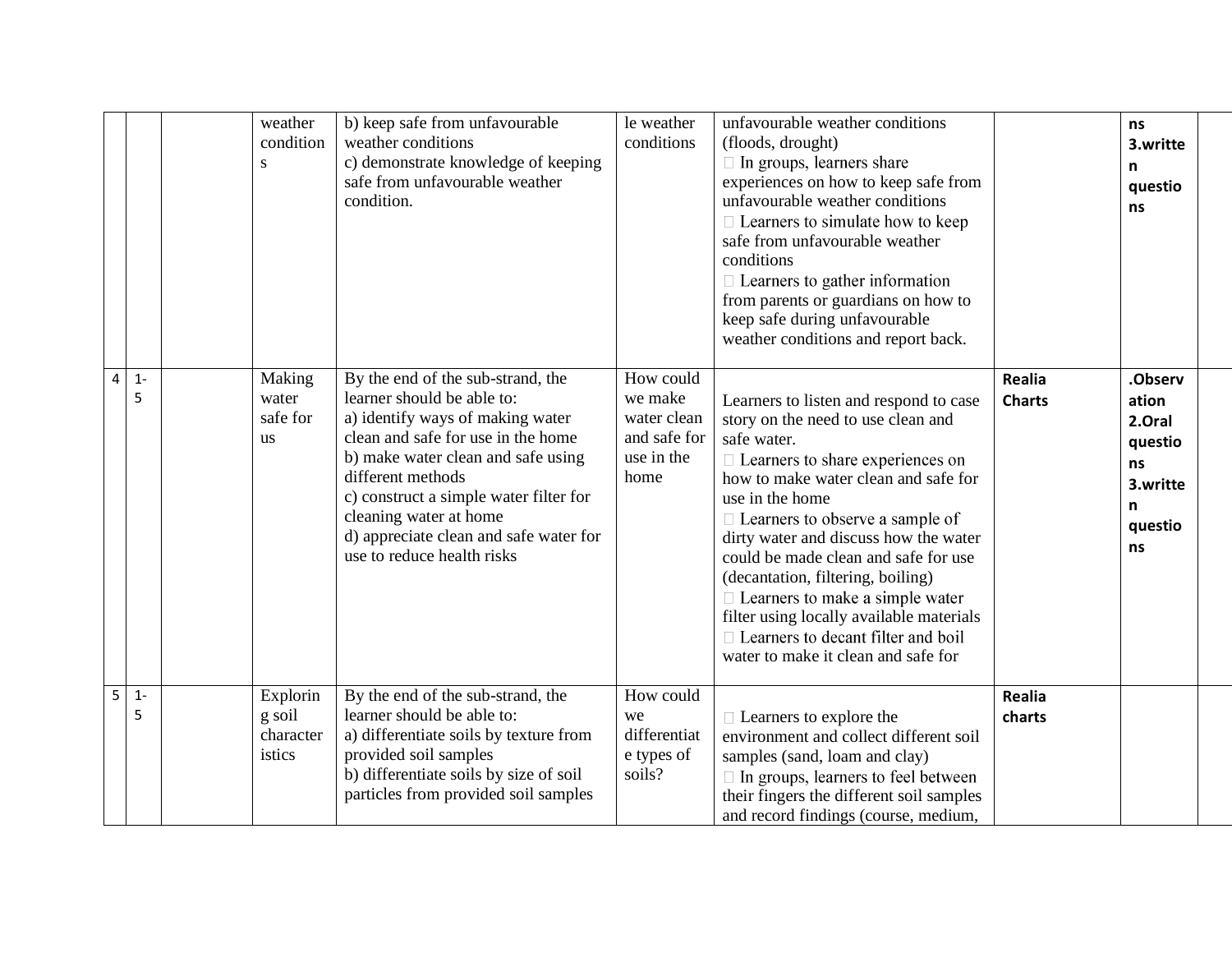|   |            |                                           |                                                                                                                                                                                                                          |                                                         | fine)<br>$\Box$ Learners to share their experiences<br>on how different samples of soils feel<br>between their fingers<br>$\Box$ Learners to observe the particle<br>sizes of the three soil samples (large,<br>medium and small sized particles)<br>$\Box$ Learners to mount (using glue) the<br>different soil samples on a chart.<br>Learners to display the chart in the<br>learning corner.<br>$\Box$ Learners find out from parents or<br>guardians on the types of soils found<br>in their locality and report back.                                                                                                                                                                                                                                                |                                |                                                                               |  |
|---|------------|-------------------------------------------|--------------------------------------------------------------------------------------------------------------------------------------------------------------------------------------------------------------------------|---------------------------------------------------------|----------------------------------------------------------------------------------------------------------------------------------------------------------------------------------------------------------------------------------------------------------------------------------------------------------------------------------------------------------------------------------------------------------------------------------------------------------------------------------------------------------------------------------------------------------------------------------------------------------------------------------------------------------------------------------------------------------------------------------------------------------------------------|--------------------------------|-------------------------------------------------------------------------------|--|
| 6 | $1 -$<br>5 | Explorin<br>g soil<br>character<br>istics | By the end of the sub-strand, the<br>learner should be able to<br>a) name the three types of soils based<br>on their characteristics<br>b) develop interest in characteristics<br>of soils as an environmental resource. | How could<br>we<br>differentiat<br>e types of<br>soils? | $\Box$ Learners to explore the<br>environment and collect different soil<br>samples (sand, loam and clay)<br>$\Box$ In groups, learners to feel between<br>their fingers the different soil samples<br>and record findings (course, medium,<br>fine)<br>$\Box$ Learners to share their experiences<br>on how different samples of soils feel<br>between their fingers<br>$\Box$ Learners to observe the particle<br>sizes of the three soil samples (large,<br>medium and small sized particles)<br>$\Box$ Learners to mount (using glue) the<br>different soil samples on a chart.<br>Learners to display the chart in the<br>learning corner.<br>$\Box$ Learners find out from parents or<br>guardians on the types of soils found<br>in their locality and report back. | <b>Realia</b><br><b>Charts</b> | .Observ<br>ation<br>2.Oral<br>questio<br>ns<br>3.writte<br>n<br>questio<br>ns |  |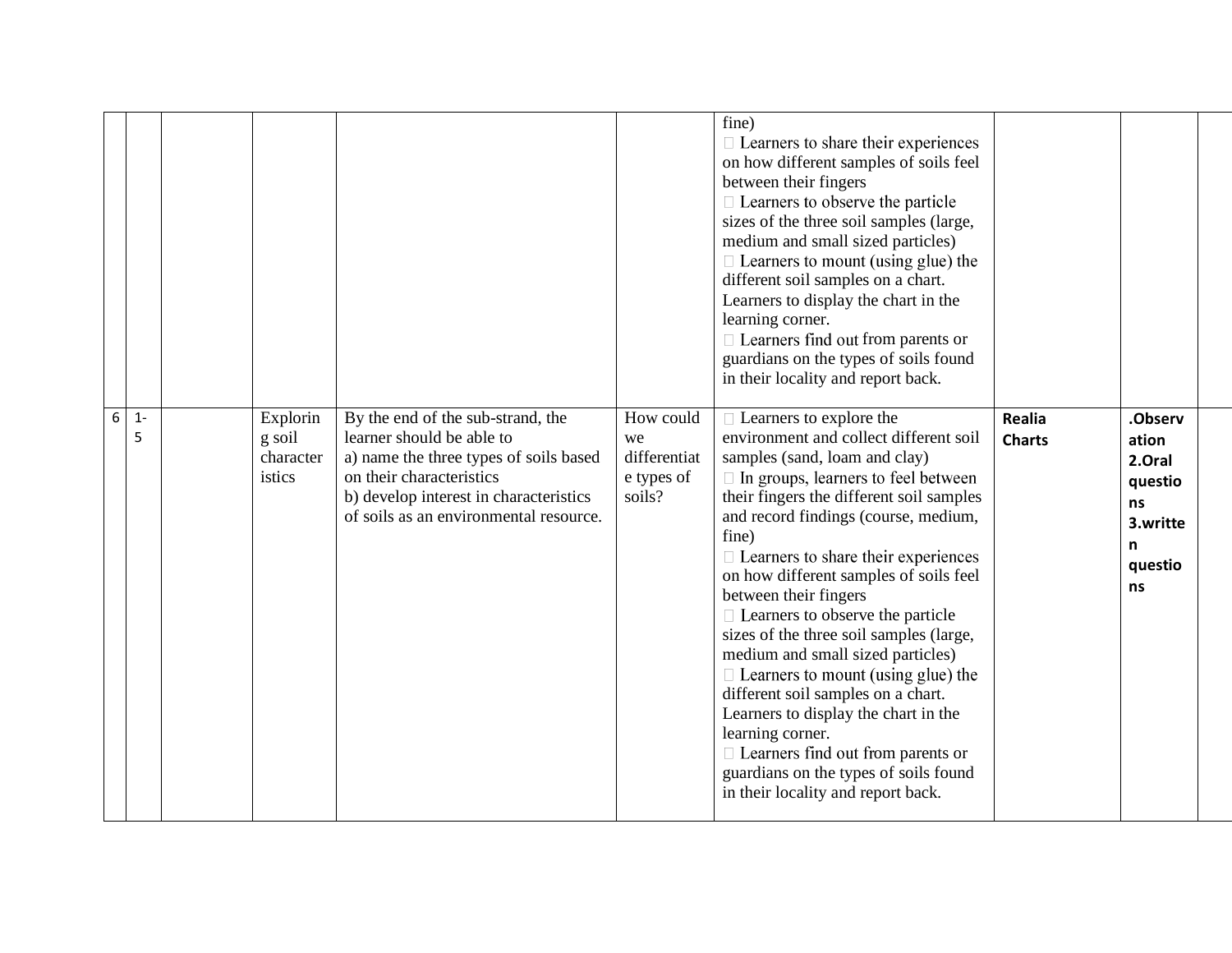| $\overline{7}$ | $1 -$<br>5 | Categoriz<br>ing<br>plants.                | By the end of the sub-strand, the<br>learner should be able to:<br>a) Identify different types of plants<br>b) categorize plants in the immediate<br>environment according to specified<br>features<br>c) appreciate the rich diversity in<br>plants                                             | How could<br>we<br>categorize<br>plants         | Learners to carry out a nature walk to<br>observe and identify the plants<br>(edible/non-edible, thorny/non-<br>thorny, poisonous/non-poisonous)<br>$\Box$ Learners to take photographs of<br>different plants during the nature walk<br>$\Box$ Using relevant stimulus materials,<br>learners to be guided to categorize<br>plants according to specified features<br>(edible/non-edible, thorny/non-<br>thorny, poisonous/non-poisonous)<br>$\Box$ Learners to draw one type of plant<br>and share their work with others | Realia<br><b>Charts</b> | .Observ<br>ation<br>2.Oral<br>questio<br><b>ns</b><br>3.writte<br>n<br>questio<br>ns |
|----------------|------------|--------------------------------------------|--------------------------------------------------------------------------------------------------------------------------------------------------------------------------------------------------------------------------------------------------------------------------------------------------|-------------------------------------------------|-----------------------------------------------------------------------------------------------------------------------------------------------------------------------------------------------------------------------------------------------------------------------------------------------------------------------------------------------------------------------------------------------------------------------------------------------------------------------------------------------------------------------------|-------------------------|--------------------------------------------------------------------------------------|
| 8              | $1 -$<br>5 | 1.4.2Safe<br>ty when<br>handling<br>plants | By the end of the sub-strand, the<br>learner should be able to:<br>a) describe safe ways of handling<br>different plants<br>b) observe safety when handling<br>different plants in the immediate<br>environment<br>c) appreciate the need to handle plants<br>responsibly to reduce health risks | 1.4.2Safety<br>when<br>handling<br>plants       | Learners to watch video clips or<br>pictures or posters on safety when<br>handling plants<br>$\Box$ Learners listen to a resource person<br>on safety when handling plants<br>$\Box$ Learners to share information on<br>how to handle different plants<br>$\Box$ Learners to simulate safety when<br>handling plants                                                                                                                                                                                                       | Realia<br><b>Charts</b> | .Observ<br>ation<br>2.Oral<br>questio<br>ns<br>3.writte<br>n<br>questio<br>ns        |
| 9              | $1 -$<br>5 | Importan<br>ce of<br>animals               | By the end of the sub-strand, the<br>learner should be able to:<br>a) State different uses of animals to<br>people<br>b) identify different animals that<br>provide food products<br>c) Appreciate the importance of<br>animals to the people                                                    | What are<br>the uses of<br>animals to<br>people | $\Box$ Learners to use stimulus materials<br>to identify the different uses of<br>animals to people (source of food,<br>security, companionship, manure,<br>animal power, sports, tourist<br>attraction)<br>$\Box$ Learners discuss the different food<br>products people get from animals<br>(meat, milk, eggs, honey)                                                                                                                                                                                                     | <b>Realia</b><br>charts | .Observ<br>ation<br>2.Oral<br>questio<br>ns<br>3.writte<br>n<br>questio<br>ns        |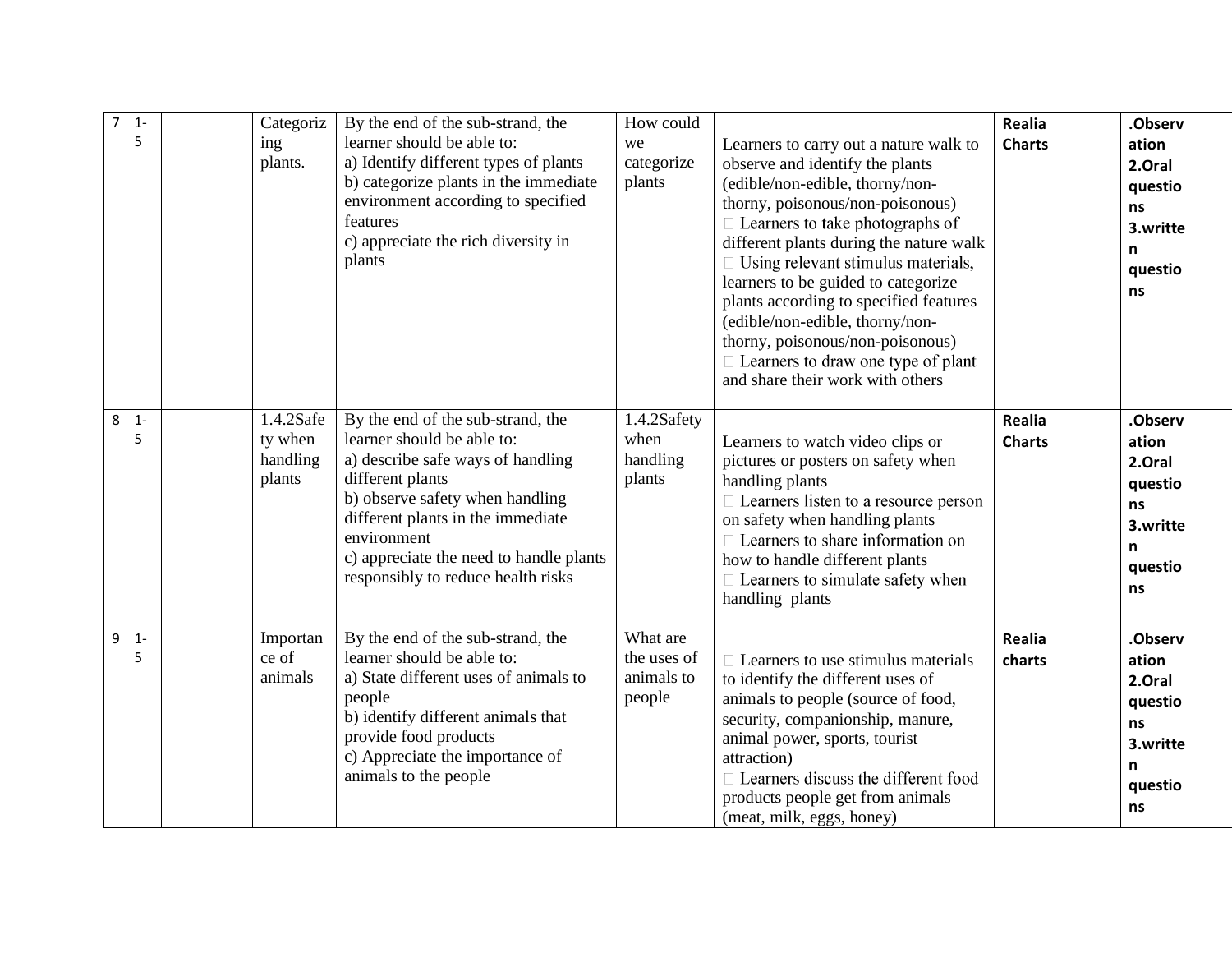|                              |             |                              |                                                                                                                                                                                                                                                                    |                                                 | $\Box$ In groups, learners make a journal<br>on uses of animals to people as a class<br>project.<br>$\Box$ Learners discuss with the teacher<br>the suggested assessment criteria for<br>the project and timeframe.                                                                                                                                                                                                                                                                                                                            |                                |                                                                               |
|------------------------------|-------------|------------------------------|--------------------------------------------------------------------------------------------------------------------------------------------------------------------------------------------------------------------------------------------------------------------|-------------------------------------------------|------------------------------------------------------------------------------------------------------------------------------------------------------------------------------------------------------------------------------------------------------------------------------------------------------------------------------------------------------------------------------------------------------------------------------------------------------------------------------------------------------------------------------------------------|--------------------------------|-------------------------------------------------------------------------------|
| $\mathbf{1}$<br>0            | $1 -$<br>5  | Importan<br>ce of<br>animals | By the end of the sub-strand, the<br>learner should be able to:<br>a) State different uses of animals to<br>people<br>b) identify different animals that<br>provide food products<br>c) Appreciate the importance of<br>animals to the people                      | What are<br>the uses of<br>animals to<br>people | $\Box$ Learners to use stimulus materials<br>to identify the different uses of<br>animals to people (source of food,<br>security, companionship, manure,<br>animal power, sports, tourist<br>attraction)<br>$\Box$ Learners discuss the different food<br>products people get from animals<br>(meat, milk, eggs, honey)<br>$\Box$ In groups, learners make a journal<br>on uses of animals to people as a class<br>project.<br>$\Box$ Learners discuss with the teacher<br>the suggested assessment criteria for<br>the project and timeframe. | <b>Realia</b><br><b>Charts</b> | .Observ<br>ation<br>2.Oral<br>questio<br>ns<br>3.writte<br>n<br>questio<br>ns |
| $\mathbf{1}$<br>$\mathbf{1}$ | $1 -$<br>-5 | Sources<br>of Heat           | By the end of the sub-strand, the<br>learner should be able to:<br>a) identify sources of heat in the<br>environment<br>b) match different sources of heat to<br>their fuels in the environment<br>c) appreciate the different sources of<br>heat in the community | What are<br>the sources<br>of heat?             | Using relevant stimulus materials,<br>learners to identify sources of heat in<br>the environment (sun, gas cooker,<br>electric cooker, charcoal burner,<br>traditional jiko, stove)<br>$\Box$ Learners to think, pair and share<br>their experiences on sources of heat at<br>home and community<br>$\Box$ In groups, learners to match the<br>different sources of heat with the<br>fuels used (gas, electricity, charcoal,<br>firewood, kerosene)                                                                                            | <b>Realia</b><br>charts        | .Observ<br>ation<br>2.Oral<br>questio<br>ns<br>3.writte<br>n<br>questio<br>ns |